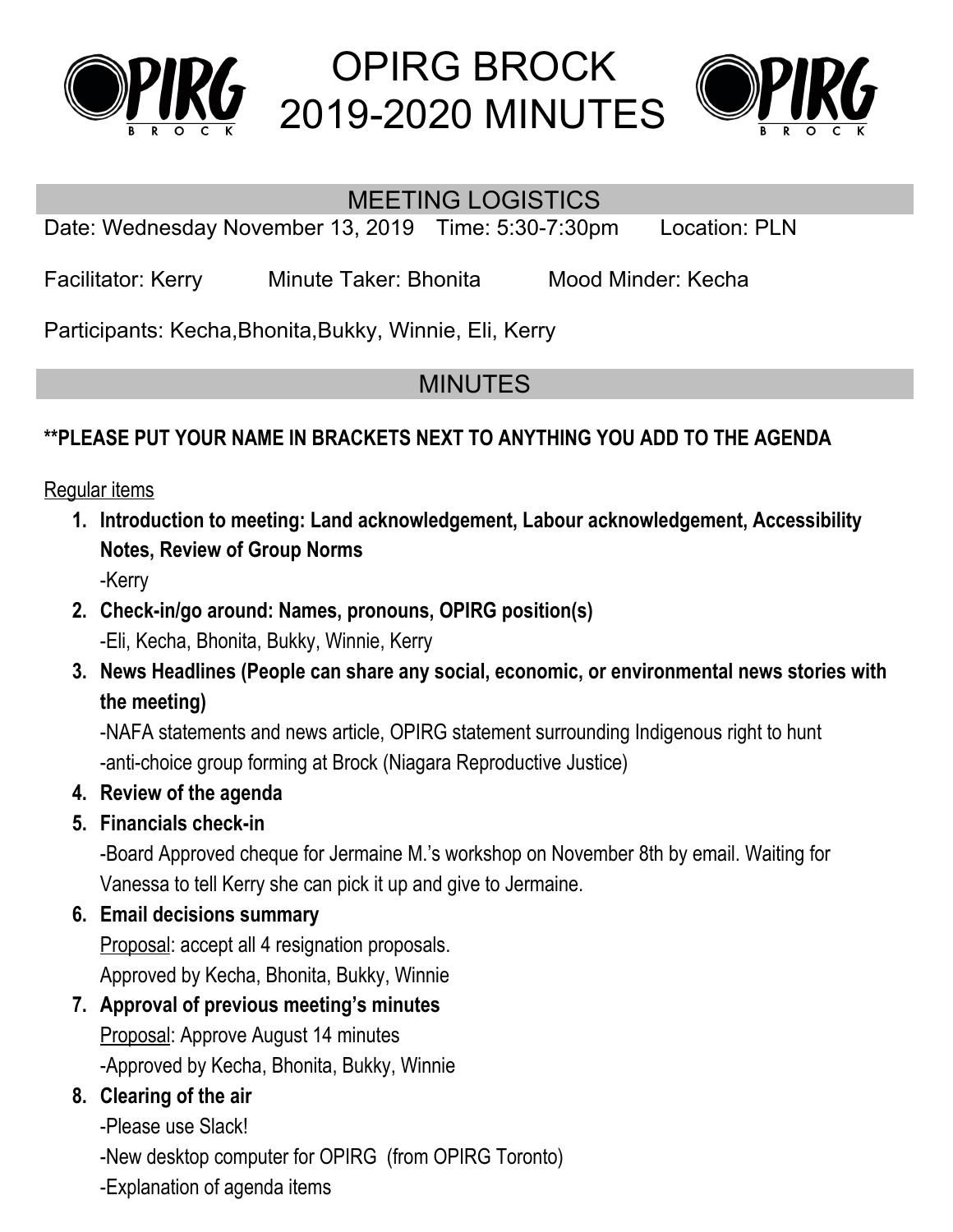



#### **9. Community Opt-Ins**

-Eli Quirk membership

-Proposal: Approve community membership

-Approved by Kecha, Bhonita, Bukky, Winnie

10. Board reports (Each person shares what they worked on since starting)

## **Bukky:**

- meeting with kerry after board meeting today
- writing an academic paper about free store in school, also environmental justice issues

### **Winnie:**

- emphasis on approving audit this meeting
- Ongoing Accountability Process, lawyer tasks,etc

## **Kecha:**

- would like to have more finance meetings

## **Bhonita:**

- provincial update
- accountability committee update
- 11. Staff reports (Kerry report on staff work)

## **Kerry**

- \*Kerry will copy list into this
- 12. Items brought forward:

Honduro-Canada Solidarity Community Proposal (Christine Snider)

-We aren't doing action groups this year because we cannot afford to.

-TASK: Kecha: set up meeting to offer to work with them to grow their organization as a way of

support -Mention that if action groups become feasible again they will be prioritized.

## Grapevine Grans Follow Up\

-TASK: Kecha:Email them (apologize for missing the info), recommend they work with positive living niagara and offer to facilitate that communication

-Steven Lewis (sp) Foundation (for HIV)

# What's Cool Niagara Profile

- -To make a profile on their website about OPIRG events and purpose
- -Approved by Kecha,Bhonita, Bukky, Winnie
- -TASK:Bhonita fill out requested information (events, write up, etc)

13. Committee Updates, Feedback, Goals, & Proposals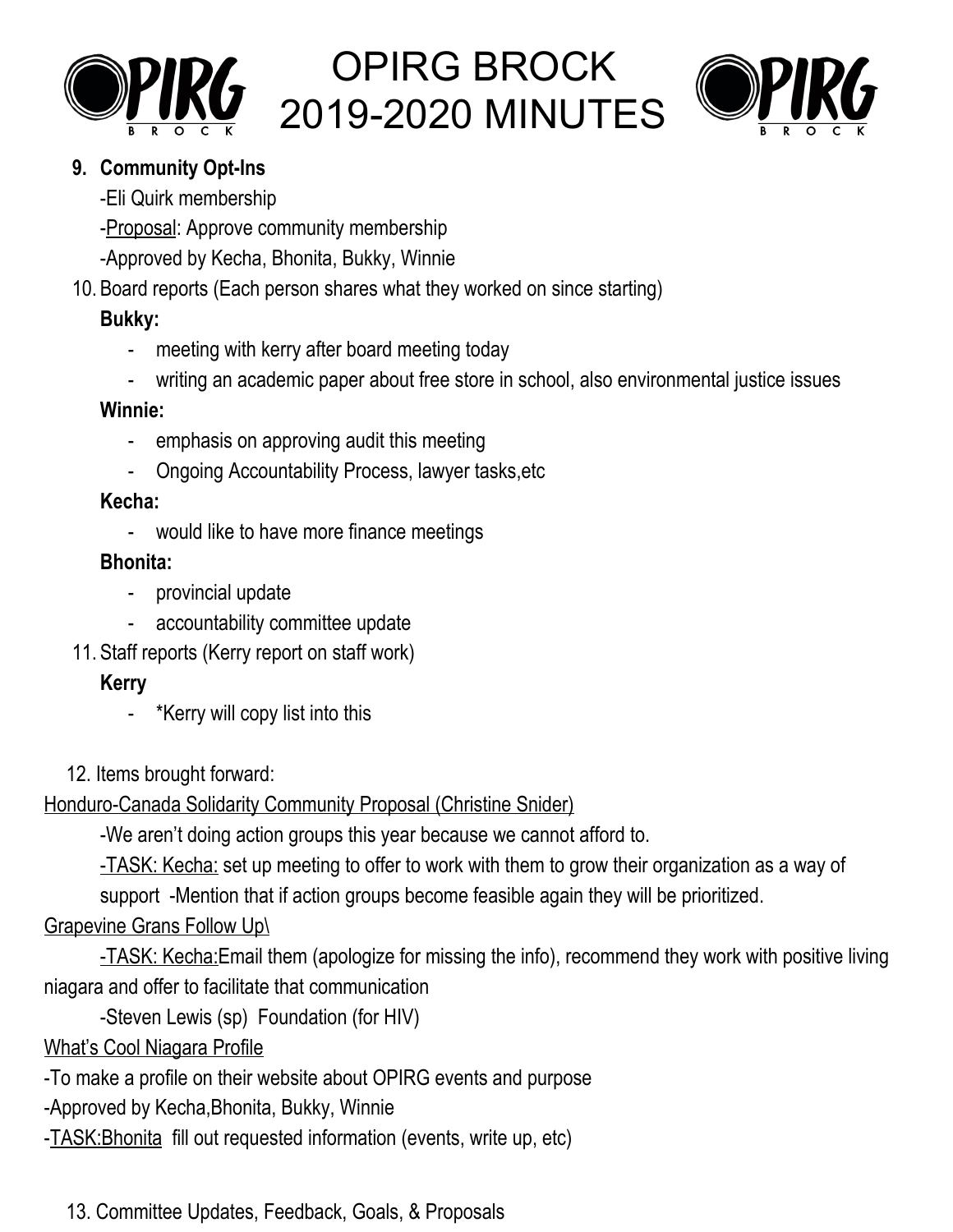



#### Finance Committee

Immediate financial processes needed (audit)

-Board Proposes to find 2-3 quotes for audits and notice to readers (possibly find something cheaper than \$10,000)

- Pay Pal account for Donations
	- -Will not be problematic as long as we dont use account to pay bills
	- -We can link patreon to paypal so we don't have to list it (bank account etc)
- Form 1
	- -Expect email requesting info from Kerry or Vanessa

### Communications Committee

-Bukky agrees to join communications committee -possible posting schedule, info to be shared etc Accountability Committee

-Lawyer + Past Process

## 14. **New Board Member Proposal:**

-Proposal: Approve Eli Quirk as a member of the board (Facilitator/ community relations) -Approved by Kecha, Bhonita, Bukky, Winnie

## 15. **New Items:**

- Board meeting schedule going forward
	- -Every 3rd Monday of the Month TASK: Eli to send out dates
- Anti-Oppression Workshop Series

Proposal: Board members that are facilitators can be paid by SJC so that OPIRG funds aren't implicated in the payment of Board members and usage of \$2700 (opirg + sjc joint fund-managed by sjc)

Approved by: Winnie, Kecha, Eli

- Stand-Aside: Bhonita, Bukky
- Placement Students (continuing next semester)
- Harm Reduction Naloxone Trainings
- Publications Program & The Coming Out Monologues
- Upcoming Applications/ Events
	- o PAC Film Partnership
	- o ITS (Free Store)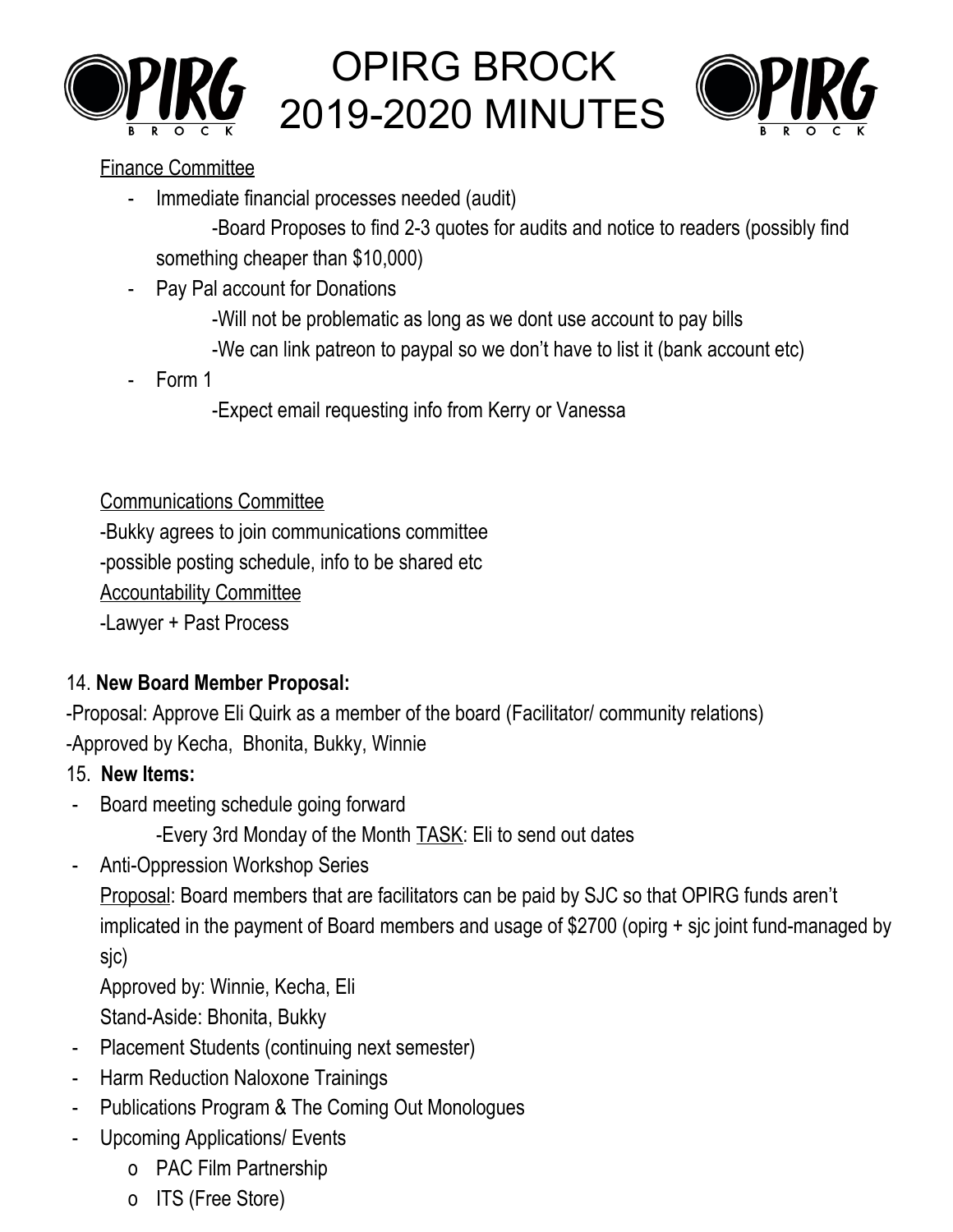



- o Niagara Social Justice Forum -Bhonita to facilitate activisting in Niagara workshop with Kerry at this event -Date: February 1st
- o Pride Week Event

-OPIRG has partnership with FOPAC and SJC to screen film (monthly)

-event on January 18th

-Proposal: Kai cheng-thom as guest speaker (in collaboration with niagara poetry slam) for an opirg or joint event

-Proposal: If not ^ , meeting to discuss coming out monologues

-Pride week: 300 a month for ownership rights for films/movie marathon

14. Next Meeting's Points (this list is for anything we can't cover in this meeting) -3% budget

-Proposal: move this and all other provincial updates to next meeting

-Approved by Kecha, Bhonita, Bukky, Winnie

-Location/ Space Update

-Projects we need more Board Involvement on

-New Board Member Outreach

-Patreon/ Sustainership Models

-Niagara Social Justice Coalition

-CUPE Referendum

-Provincial Updates

-Community Concerns that we could address

-DART main stages and casting

-IACLEA status at Brock